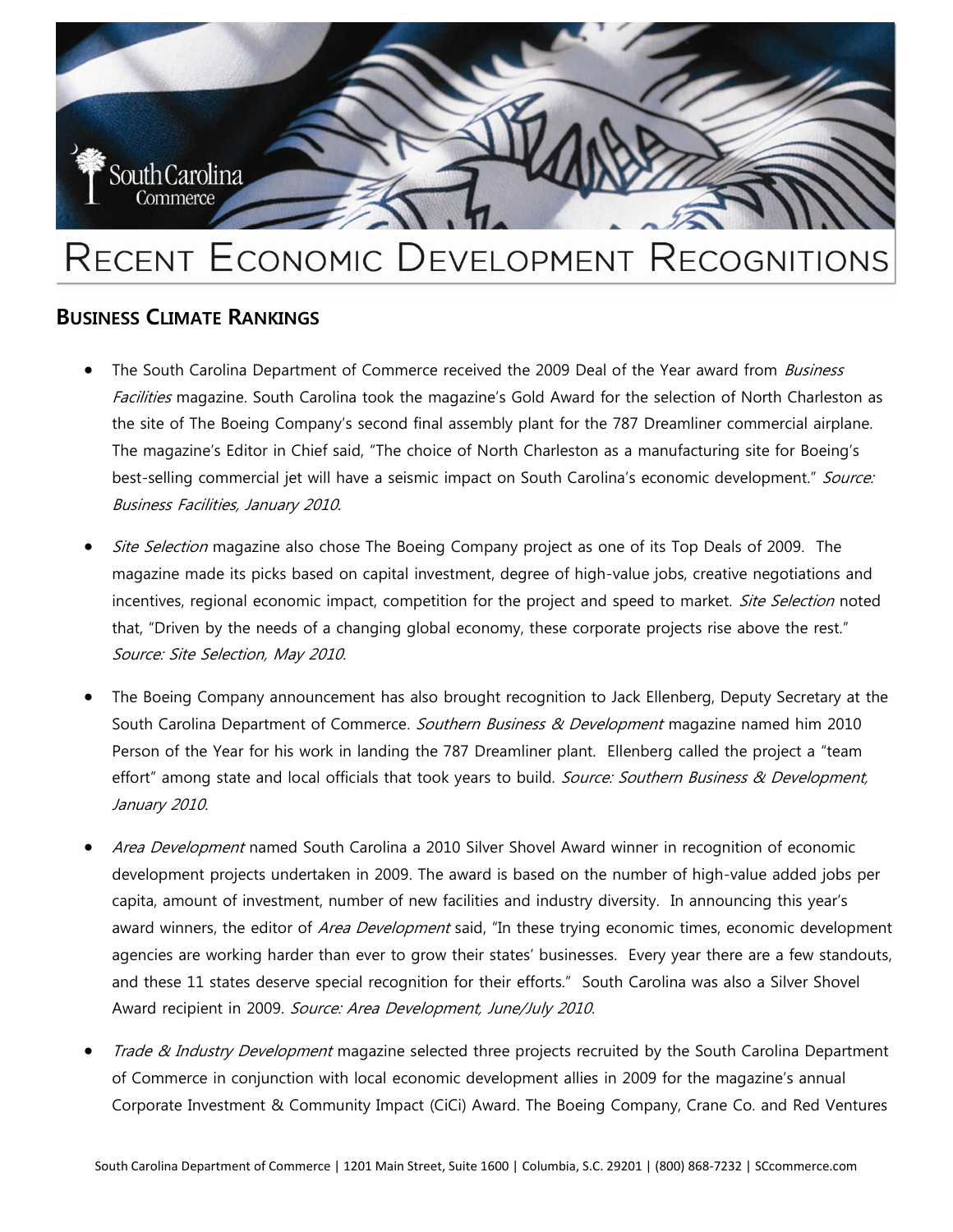

were among the 30 award winners selected this year. This is the fifth consecutive year that South Carolina has been recognized as part of the CiCi Awards. Source: Trade & Industry Development, March/April 2010.

- South Carolina consistently ranks high on *Site Selection* magazine's "Top State Business Climates" and took the 6<sup>th</sup> spot for 2009. South Carolina also scores high with business executives surveyed by *Site Selection*. The executives ranked South Carolina 4<sup>th</sup> in 2009 and among the top 10 for the past six years. *Source: Site* Selection, November issues.
- South Carolina made a strong showing on IBM's latest *Global Location Trends Annual Report,* coming in 4<sup>th</sup> among North American states and provinces based on number of jobs from 2008 investment activity. The ranking is derived from IBM's proprietary Global Investment Locations Database. IBM compiles the database from investment project announcements around the world. Source: Global Location Trends Annual Report, October 2009.
- South Carolina has the  $6<sup>th</sup>$  best business climate in the nation according to a survey of U.S. corporate executives by Development Counsellors International (DCI). DCI asked executives to name states with the most favorable business climate, and South Carolina was identified by many of the 280 respondents. South Carolina has consistently received high marks since DCI began the survey in 1996. DCI conducts the survey every three years. Source: Development Counsellors International, July 2008.
- South Carolina came in as one of the ten best states in which to do business in *Chief Executive* magazine's annual poll of CEOs. More than 600 CEOs rated states on taxation and regulation, workforce quality, and quality of life. Source: Chief Executive, May/June 2010.
- Pollina Corporate Real Estate, Inc., a corporate real estate consultant, ranks South Carolina as the 5<sup>th</sup> most Pro-Business State and has ranked our state among the top five for the last five years. The study evaluates and ranks states based on 33 factors including taxes, human resources, right-to-work legislation, energy costs, infrastructure spending, workers' compensation laws, economic incentive programs and state economic development efforts. Source: Pollina Corporate Real Estate, Inc., Top 10 Pro-Business States, annual report in June (No. 5 ranking is 2009).
- South Carolina's credit rating remains one of the highest in the nation according to the country's three major credit rating agencies, Standard & Poor's (AA+), Moody's (AAA) and Fitch (AAA). Only nine states have credit ratings as high as South Carolina's. Source: South Carolina Office of the State Treasurer.
- Forbes magazine ranks South Carolina 6<sup>th</sup> best in 2009 for its pro-business regulatory environment. Forbes considered the state's regulatory and tort climate, incentives, transportation and bond ratings. Source: Forbes: The Best States for Business, September 2009.
- Enterprising States, a study prepared for the National Chamber Foundation, a non-profit affiliate of the U.S. Chamber of Commerce, ranked South Carolina 2nd among the states in export performance for 2002-2009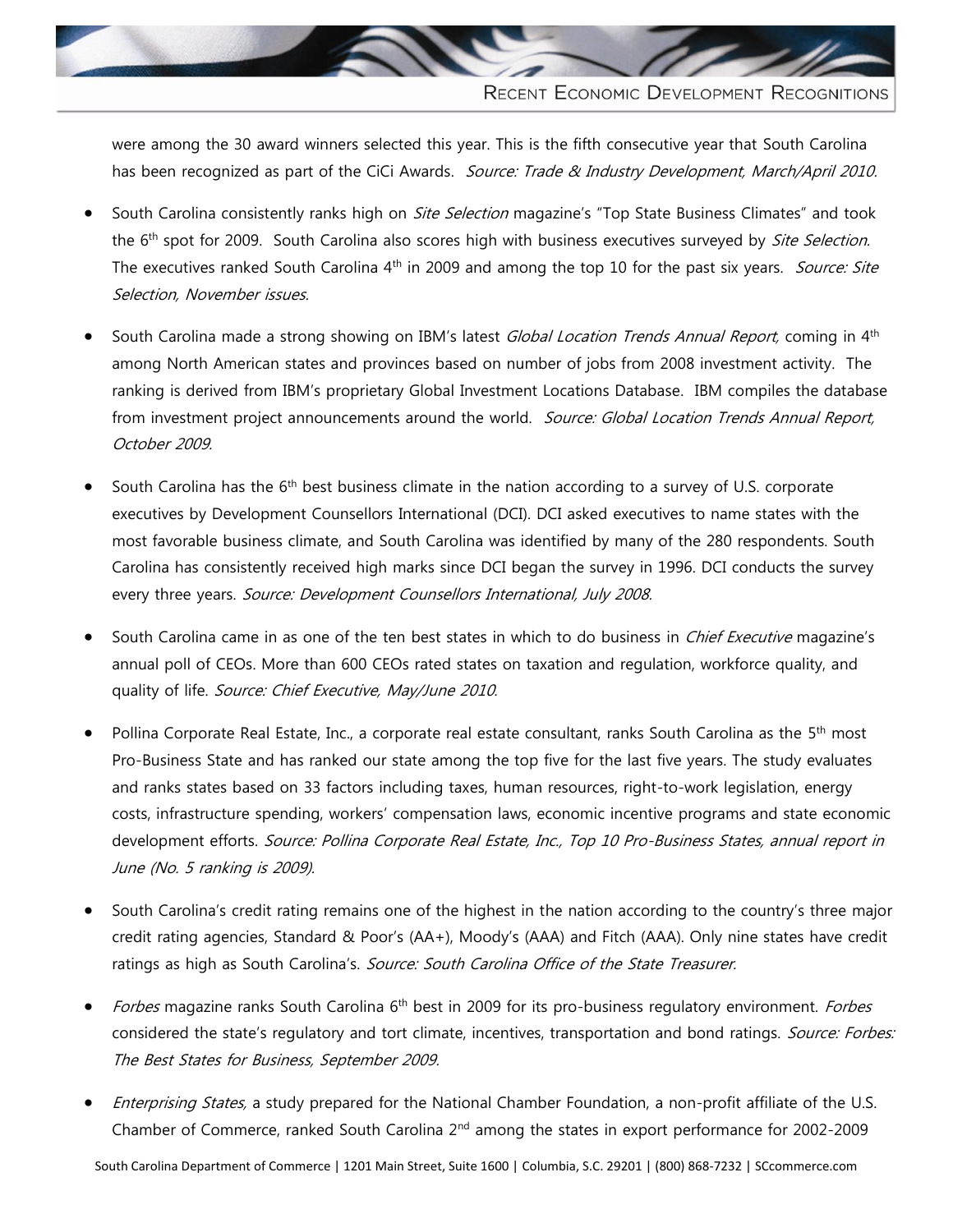

RECENT ECONOMIC DEVELOPMENT RECOGNITIONS

and 11<sup>th</sup> in the growth of science, technology, engineering and mathematics jobs for the same time period. The report noted South Carolina's fair wage rates, right-to-work policy, easy access to government and incentives that reward job creation and investment. Source: Enterprising States: Creating Jobs, Economic Development, and Prosperity in Challenging Times, May 2010.

- The Small Business & Entrepreneurship Council, a nonprofit advocacy group, ranks South Carolina as the 7<sup>th</sup> most entrepreneur-friendly state in the nation. The ranking is based on the state's public policy climate for small business and entrepreneurship. Source: Small Business Survival Index 2009, Small Business & Entrepreneurship Council, December 2009.
- The Council also ranks South Carolina's tax system as the 12<sup>th</sup> best for entrepreneurship and small business. Source: Business Tax Index 2010, Small Business & Entrepreneurship Council, April 2010.
- The U.S. Energy Information Administration reports that the annual average cost of electricity for industrial users in South Carolina is 27.2% below the U.S. average, 5.37 cents per kilowatt hour versus the U.S. average of 6.83 cents. Source: U.S. EIA, Electric Power Annual, January 21, 2010. Data are 2008.
- South Carolina ranks 5<sup>th</sup> in the U.S. for globalization, based on exports of goods and services and share of the workforce employed by foreign-owned companies, on the 2008 State New Economy Index. The report also ranks South Carolina 6<sup>th</sup> in the nation for alternative energy use. Source: The Information Technology & Innovation Foundation and the Kauffman Foundation, November 2008.
- South Carolina ranks 2<sup>nd</sup> in the nation in the percent of private-industry employment in majority-owned, foreign-affiliated companies – 6.9% and 112,800 employees. South Carolina ranks  $1<sup>st</sup>$  among all states (the District of Columbia ranks  $1<sup>st</sup>$  in the nation) in the percent of manufacturing employment in foreign-affiliated companies - 21.6% and 54,400 employees. Source: U.S. BEA, Survey of Current Business, November 2009. Data are 2007.
- South Carolina came in 2<sup>nd</sup> on *Southern Business & Development* magazine's 2009 SB&D 100 top job and investment announcements per capita ranking, based on 2008 projects with 200 or more jobs and/or projects with investments of \$30 million or more. Columbia took  $2^{nd}$  place on the magazine's Mid-Market of the Year list, and Florence was ranked 2<sup>nd</sup> on their Small Market of the Year ranking. Source: Southern Business & Development, Spring 2009.
- Forbes recognized South Carolina's SC Launch® as one of 11 state programs across the country that is "serious" about funding emerging companies and supporting entrepreneurs. SC Launch® has offered equity capital, loans and matching grants to 35 companies since its inception in 2005. It is a collaboration among the South Carolina Research Authority and the research foundations of Clemson University, the University of South Carolina and the Medical University of South Carolina. Source: Forbes, May 3, 2010.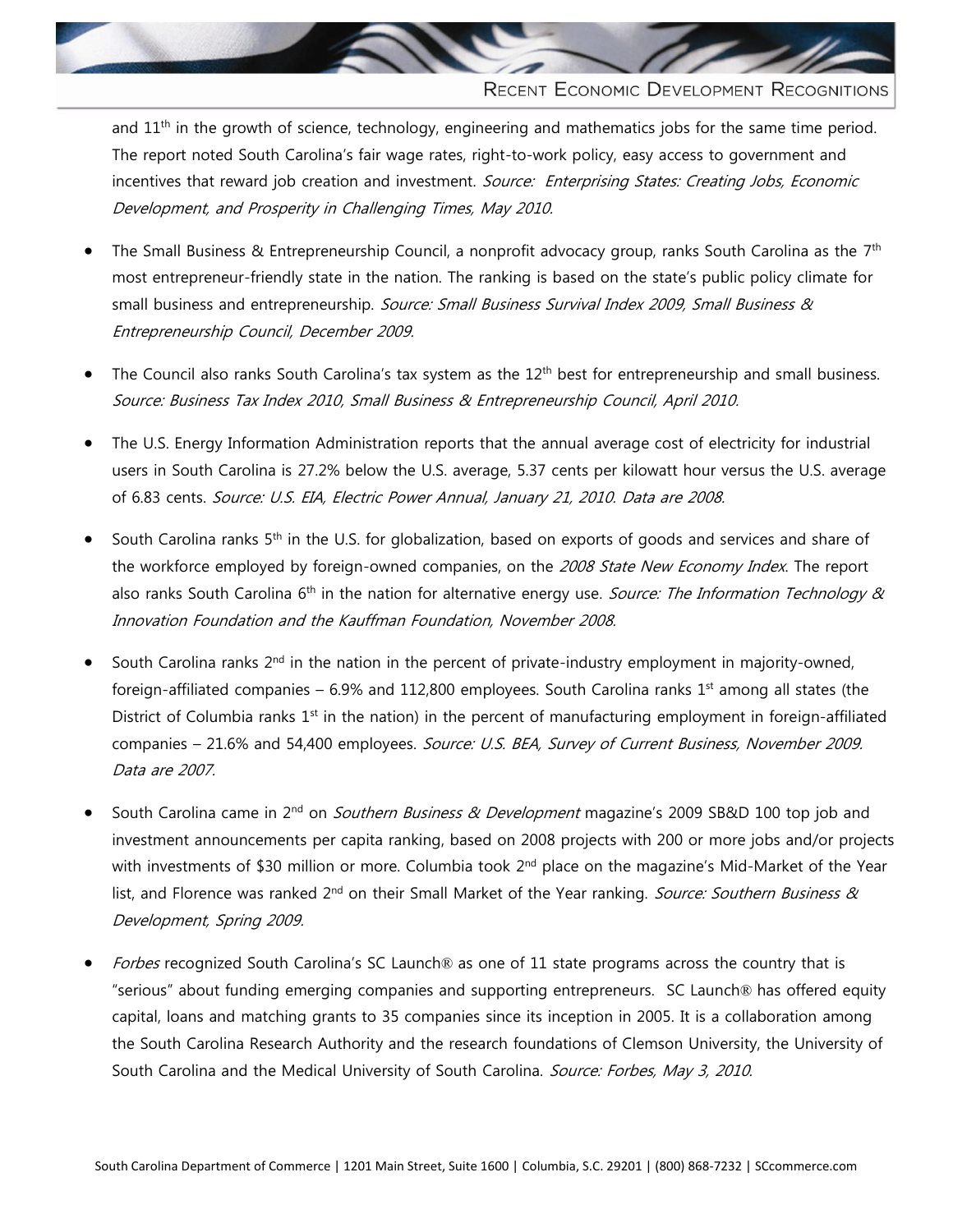

## **WORKFORCE RANKINGS**

- CNBC ranks South Carolina's cost of doing business 5<sup>th</sup> and the state's workforce 6<sup>th</sup> best in the nation. The cost of doing business ranking is based on taxes and the cost of utilities, wages, workers' compensation, and office and industrial rent. The workforce ranking is based on quality and availability of workers as well as workforce training and union membership. Source: CNBC America's Top States for Business, July 2009.
- South Carolina is among ten states with the lowest cost of labor on Business Facilities' 2009 Rankings Report. The ranking is based on unionization, unemployment insurance, workers' compensation premiums, hourly pay in manufacturing, average annual pay in the private sector and average employer cost for an "employee plus one" health care premium. Source: Business Facilities, July 2009.
- South Carolina is a right-to-work state and has one of the lowest unionization rates in the U.S., ranking 3rd lowest at 4.5%. South Carolina's unionization rate for manufacturing is 2.4%, the 2<sup>nd</sup> lowest in the nation. Source: U.S. Bureau of Labor Statistics, January 22, 2010 and The Bureau of National Affairs, Union Membership and Earnings Data Book, 2010. Data are 2009.

#### **INDUSTRY SPECIFIC RANKINGS**

- Business Facilities named South Carolina the 4<sup>th</sup> strongest state in the U.S. for automotive manufacturing on the magazine's 2009 Rankings Report. South Carolina's position is based on 2008 automotive projects and investments as well as the number of current automotive parts and assembly facilities in the state. Source: Business Facilities, July 2009.
- The Clemson University International Center for Automotive Research (CU-ICAR) received the Emerging Research/Science Park Award from the Association of University Research Parks at the organization's annual conference in October 2009. The award is presented to a research park that has been in operation less than five years and has excelled in bringing technology from the laboratory to viable business activities while promoting the growth of businesses, jobs and public revenue. CU-ICAR is an advanced technology research campus located off I-85 in Greenville where university, industry, and government partners collaborate. Source: Association of University Research Parks Press Release, October 23, 2009.
- South Carolina was named a "Top Five Fuel Cell State" by Fuel Cells 2000 in its report, State of the States: Fuel Cells in America 2010. South Carolina's fuel cell demonstrations, hydrogen stations and business development activities through groups such as the Fuel Cell Collaborative and the South Carolina Hydrogen and Fuel Cell Alliance factored into South Carolina's selection as a top state. The report also highlights the fuel cell-powered lift trucks and forklifts used by Bridgestone Americas Tire Operations and GENCO Supply Chain Solutions in their South Carolina facilities. Source: State of the States: Fuel Cells in America, 2010.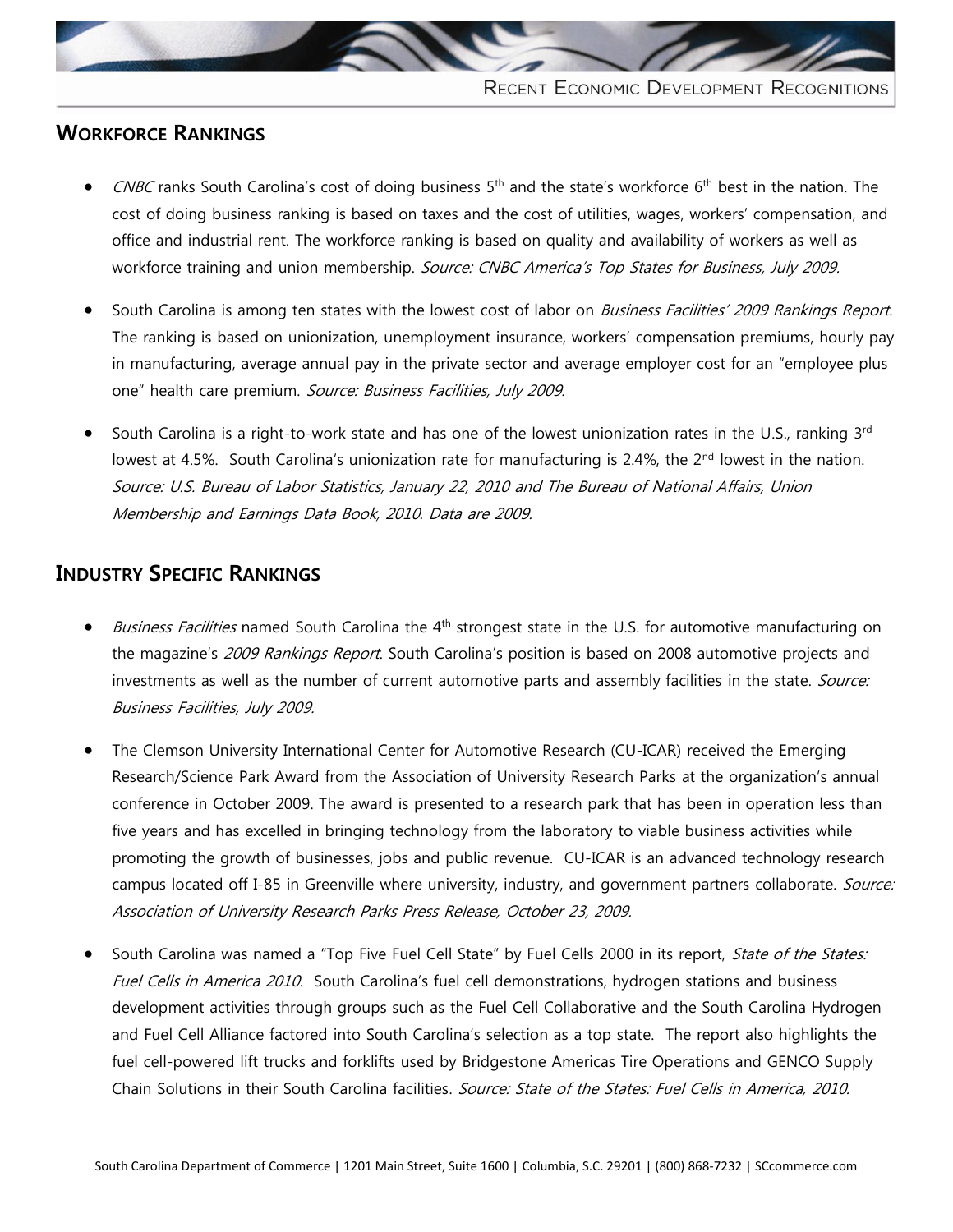

 A study prepared for the Biotechnology Industry Organization (BIO) by the Battelle Memorial Institute in 2008 shows that the Greenville MSA has one of the highest location quotients (LQs) in drugs and pharmaceuticals among large MSAs in the nation. LQs measure the degree of job concentration within a region relative to the nation; and, when an LQ is significantly above average, 1.20 or greater, the region is said to have a "specialization" in the industry. Greenville's LQ for drugs and pharmaceuticals is 2.33. The Charleston MSA has one of the highest LQs for agricultural feedstocks and chemicals, 3.32, among medium MSAs. Battelle's report for BIO in 2010 identifies South Carolina as one of four states to have developed a bioscience specialization since 2006. South Carolina's subsector specialization is in agricultural feedstocks and chemicals. Sources: Technology, Talent and Capital: State Bioscience Initiatives 2008 and Battelle/BIO State Bioscience Initiatives 2010.

# **CITY AND TOWN RANKINGS**

- South Carolina was the nation's  $11<sup>th</sup>$  fastest-growing state, with a population growth rate of 1.3% from July 1, 2008, to July 1, 2009, according to the latest population estimates from the U.S. Census Bureau. South Carolina now has a population of more than 4.56 million. Source: U.S. Census Bureau, December 2009.
- A recent cost analysis of 50 U.S. cities by The Boyd Company identified Columbia among the five lowest cost locations for regional headquarters operations. The study was done for a corporate client and was based on a search for a 325-worker, regional headquarters office occupying 70,000 sq. ft. (6,503 sq. m.) of newly constructed class A office space. Source: Site Selection, January 2010.
- Forbes named Columbia one of the nation's metropolitan areas offering the most "bang-for-the-buck." Columbia came in 12<sup>th</sup> on the *America's Best Bang-For-The Buck Cities* based on housing market, employment, cost of living, and commuting time. Greenville and Charleston also scored high, coming in 20<sup>th</sup> and 27<sup>th</sup> respectively. Forbes looked at the country's 100 largest Metropolitan Statistical Areas. Source: Forbes, November 2009.
- Columbia ranked among the nation's "21 strongest-performing metro areas" on the 1st Quarter 2010 MetroMonitor from the Brookings Institution. Columbia's placement is based on its overall economic performance on four key indicators relative to the country's largest 100 metro areas. Brookings looks at changes in employment, unemployment, gross metropolitan product and housing prices. Source: MetroMonitor: Tracking Economic Recession and Recovery in America's Largest Metropolitan Areas, June 2010.
- Columbia also came in 8<sup>th</sup> on MSN Real Estate's Most-Livable Bargain Markets for 2009. MSN had Bert Sperling, of *Sperling's Best Places*, evaluate the 100 largest metro areas in the U.S. to determine the ten most affordable housing markets based on the ratio of median income to median home price. Sperling noted that his top ten metros combined affordability with low unemployment, short commute times, and entertainment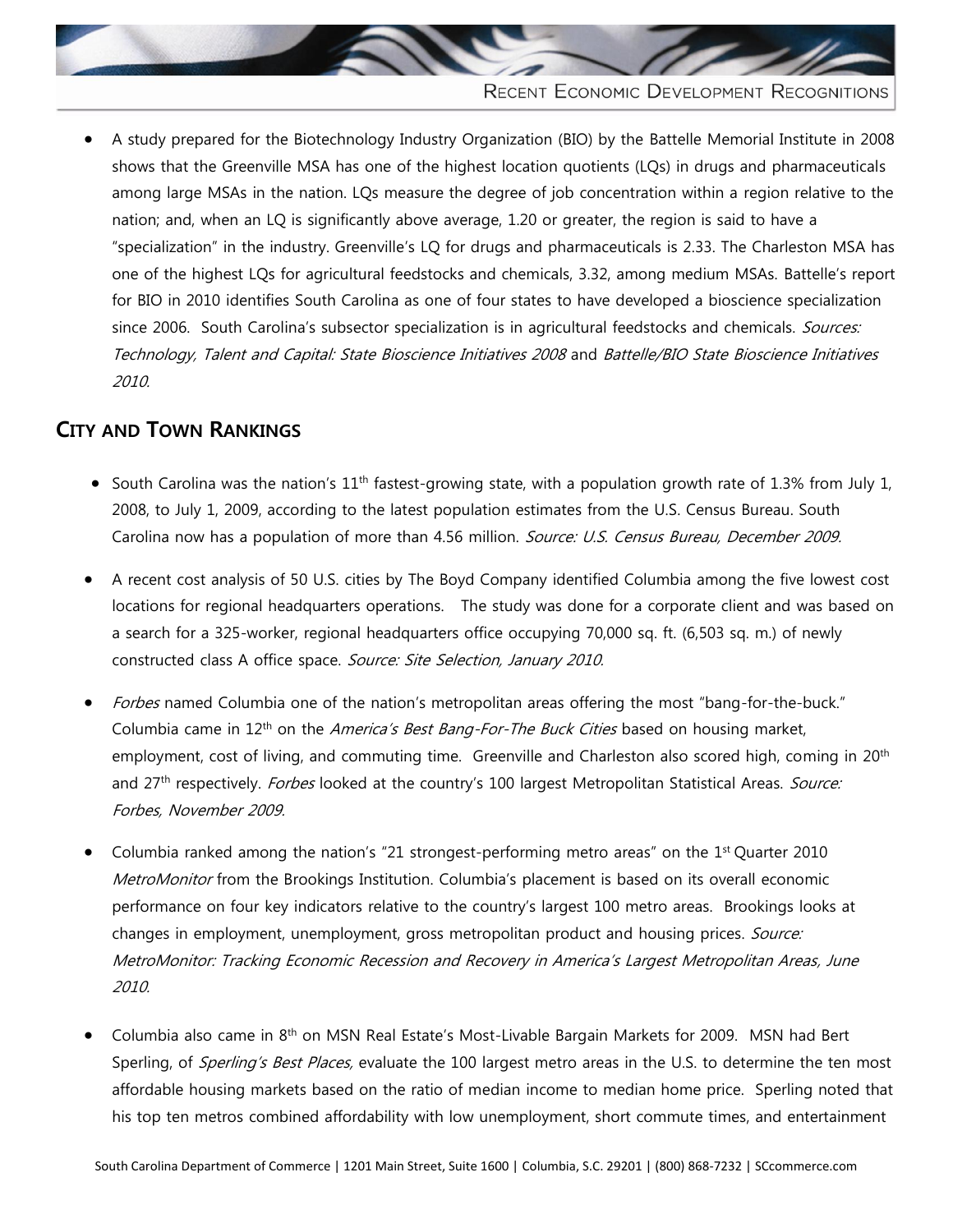

and cultural amenities. He called Columbia a "capital city with lots of historic charm." Source: 2009 MSN Real Estate Most-Livable Bargain Markets, November 2009.

- Charleston, Myrtle Beach and Greenville are among the 20 healthiest housing markets in the country, according to Builder magazine's 2010 Builder Market Health Index. Builder ranked Charleston 5<sup>th</sup>, Myrtle Beach 15<sup>th</sup> and Greenville 19<sup>th</sup>. The ranking was based on 2009 building permits, resale values, job and income growth and 2010 projections for those measures. Source: Builder, February 2010.
- Fortune chose Greenville as one of Five Great Places to Retire for the magazine's 2010 Retirement Guide. The magazine analyzed real estate data to determine where real estate markets have come down in price but are not expected to fall much furthers and also considered low cost of living, culture, tax rates and health care. Fortune noted that Greenville's downtown, which has undergone a revitalization to become a popular dining and entertainment destination, is one of the city's biggest draws. Source: Fortune, June 14, 2010.
- fDi Magazine's 2009/2010 North American Cities of the Future competition ranks Greenville 1<sup>st</sup> among "micro cities of the future," cities with a population under 100,000 residents. Greenville scored high in several criteria, including economic potential, good human resources and business friendliness. Source: fDi Magazine, April 2009.
- Charleston ranked 2<sup>nd</sup> for best infrastructure among large metros on fDI's 2007/2008 Cities of the Future list. Source: fDi Magazine, April 2007.
- Among the nation's 100 largest metros, Charleston is the 4<sup>th</sup> best place to start a business, according to a study by Portfolio.com/bizjournals. Rankings were based on criteria that included growth in population, employment and number of small businesses (those with 99 or fewer employees). A six-part formula analyzed each metro's number of small businesses per 1,000 residents, the one-year change in that concentration, one-year growth rates for small businesses and private-sector employment, and five-year growth rates for population and employment. Columbia came in 12<sup>th</sup> and Greenville took the 16<sup>th</sup> spot. Source: Portfolio.com, January 2010.
- Forbes ranked Charleston 8<sup>th</sup> on its list of the world's "smartest" cities. Forbes considered Charleston's strong infrastructure, attractive economy and savvy urban planning and specifically noted the new Boeing 787 Dreamliner assembly plant. Source: Forbes, December 2009.
- Next Generation Consulting chose Charleston as one of their 60 "Next Cities™" for 2009-2010, ranking it 2<sup>nd</sup> among cities with populations between 100,000 and 200,000. "Next Cities" are places with assets and amenities that make them hotspots for young professionals to live and work. Source: Next Generation Consulting, June 2009.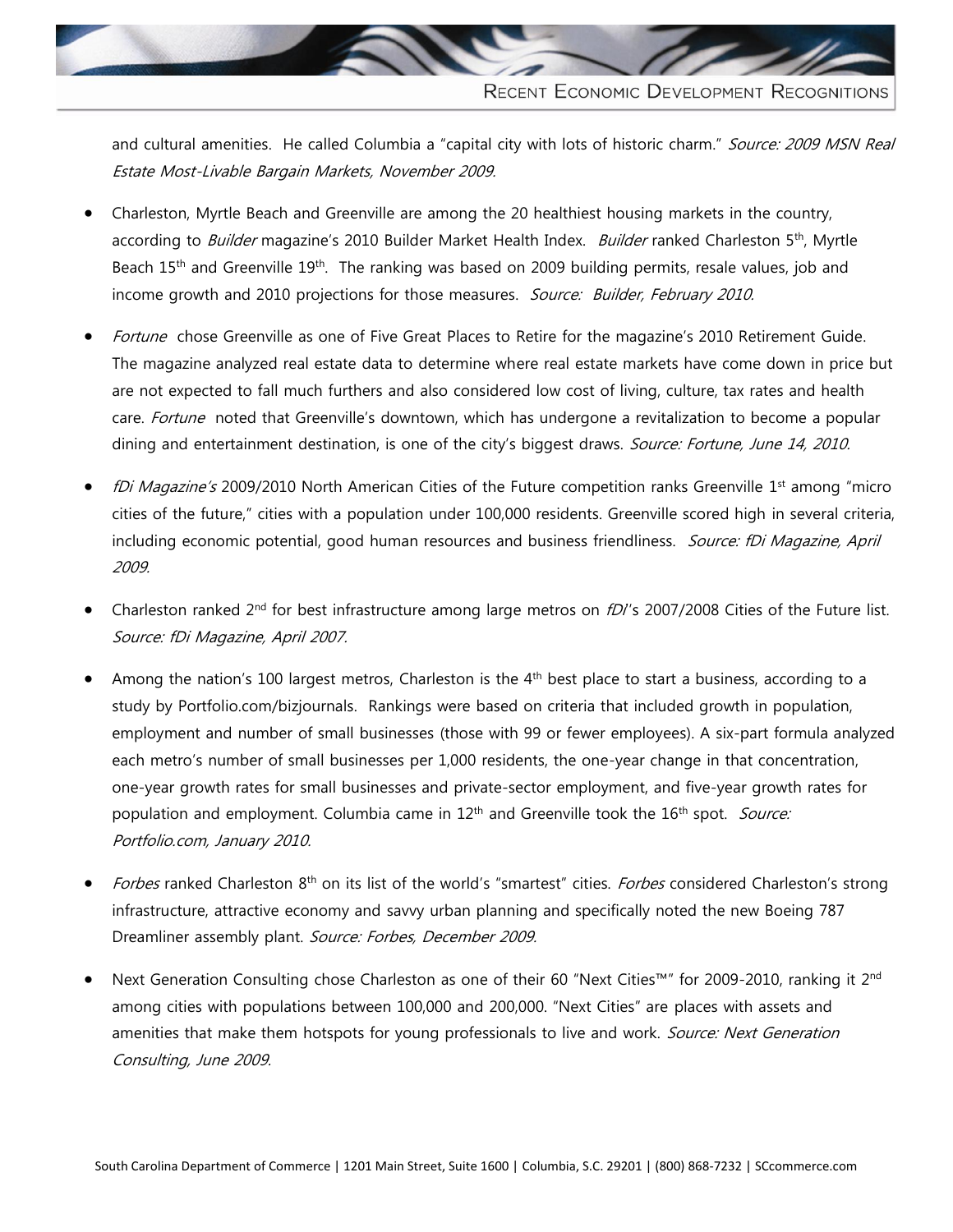

- Lonely Planet, a global travel information provider, selected Charleston as one of their Top 10 Cities to visit in 2010. A number of travel and adventure publications have recognized Charleston as a top tourist destination. Source: Lonely Planet's Best in Travel 2010, November 2009.
- Charleston and Greenville were named top places to live in the U.S. by RelocateAmerica™, an online service that provides community and real estate information to relocating homebuyers. Greenville also ranked in the top 10 for affordability and as a retirement location. RelocateAmerica™ bases its selections on education, economic and quality of life data along with nominations from the general public. Source: relocateamerica.com, April 2010.
- KPMG's Competitive Alternatives 2010 study compared business costs in more than 100 cities in 10 countries and found that overall business costs in the Greenville-Spartanburg area are the 2<sup>nd</sup> lowest in the Southeast. The report looked at a number of manufacturing industries, R&D and back office/IT services. Source: Competitive Alternatives 2010, KPMG International, March 2010.
- A supplement to the 2010 Competitive Alternatives revealed that Greenville's business tax structure is below the average (100.0) of the 60 U.S. cities in the study. For example, Greenville's Total Tax Index (TTI) for R&D and Corporate & IT Services is 94.6 and 94.8, respectively. TTI is a measure of the total tax paid by a corporation and includes corporate income tax, other corporate taxes such as sales and property taxes and statutory labor costs, i.e., wage-based taxes. Source: Competitive Alternatives 2010 Special Report: Focus on Tax, KPMG International, May 2010.
- Greenville took the top spot on *Business Facilities'* new Metro Economic Growth Potential ranking for metropolitan areas with populations under 200,000. The ranking is based on education, population growth and quality of life. The magazine also commended the economic development efforts of the metros. Source: Business Facilities, August 2009.
- Four of South Carolina's Micropolitan Statistical Areas, Orangeburg, Union, Gaffney and Lancaster, made Site Selection magazine's "2009 Top Micropolitans" list, based on number of economic development projects. Their strong showing put South Carolina in a tie for  $9<sup>th</sup>$  place among the states on the basis of the number of micropolitans on the list. Source: Site Selection, March 2010.
- POLICOM Corp., an independent economic research firm, ranks Hilton Head 1<sup>st</sup> for economic strength among Micropolitan Statistical Areas. Micropolitans have an urbanized area (city) with a population of at least 10,000 but less than 50,000. There are 574 Micropolitan Statistical Areas in the U.S. Source: Economic Strength Rankings – 2009, POLICOM Corp., June 2009.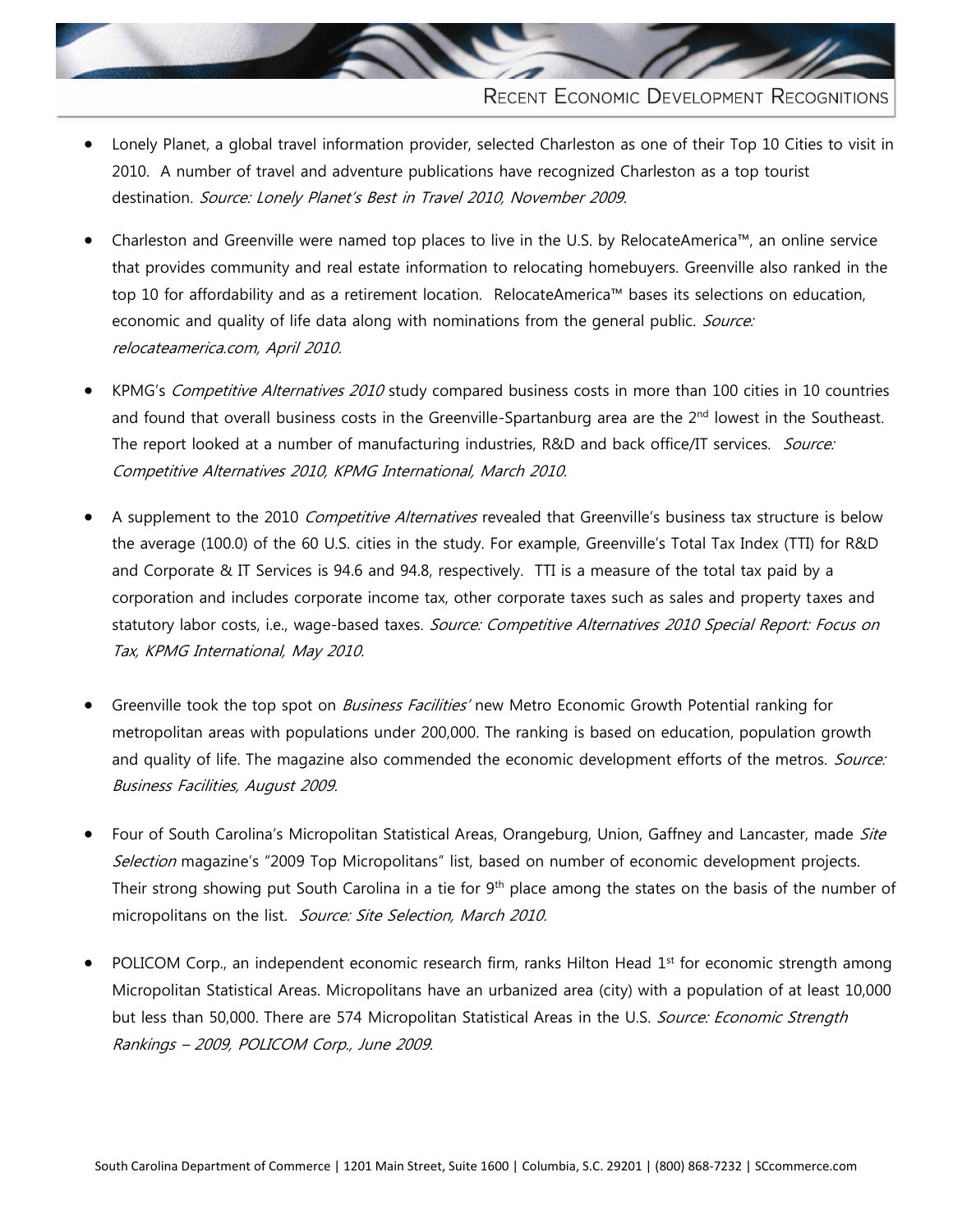

#### **INFRASTRUCTURE RANKINGS**

- Cargo Business News designated the Port of Charleston a "Star Port" and Wando Welch Terminal a "Star Terminal" in 2008. Source: Cargo Business News, February 2008.
- The Journal of Commerce acknowledged that the Port of Charleston is "regarded as the most productive East Coast port." Charleston averages 41 container moves per hour with an average trucker turn time of 20 minutes. Source: Journal of Commerce, January 7, 2008 plus additional 2009 info from Port.
- The Port of Charleston is one of only a handful of ports to have received the Presidential "E" and "E-Star" awards for excellence in exporting. Shippers in two dozen states use Charleston to access foreign customers and suppliers. Source: South Carolina State Ports Authority, 2009.
- Area Development magazine's special publication, LDW Logistics Distribution & Warehousing 2009, named Orangeburg a Top 10 Emerging Logistics Location. The Port of Charleston was also named a Top 10 Port-Related Intermodal Site. Source: Area Development & LDW Logistics Distribution & Warehousing, 2009.

## **EDUCATION RANKINGS**

- The South Carolina Governor's School for Science and Mathematics (GSSM) in Hartsville continues to be recognized by Newsweek magazine as one of America's Best High Schools in "The Elites" category, 20 topperforming, selective public high schools with exceptional quality and "sky-high" SAT and ACT scores. GSSM has been named a top 20 elite for five consecutive years and serves high-achieving high school juniors and seniors. Newsweek also ranked Academic Magnet High School in North Charleston 12<sup>th</sup> among more than 1,600 high schools on its Challenge Index – representing the top 6% of schools nationwide. The ranking is based on a ratio of the number of Advanced Placement and International Baccalaureate and/or Cambridge tests taken divided by the number of graduating seniors. Source: Newsweek (web exclusive), June 2010.
- U.S. News & World Report's annual ranking of "America's Best High Schools" rated 22 schools in South Carolina among the best in the country. Charleston County's Academic Magnet High School ranked  $1<sup>st</sup>$ among magnet schools and  $12<sup>th</sup>$  among the nation's top 100 high schools – earning a gold award. An additional 21 South Carolina schools received silver or bronze awards. Only high schools offering Advanced Placement or International Baccalaureate exams are eligible for the gold award. Source: U.S. News & World Report, December 2009.
- Jobs for America's Graduates South Carolina (JAG-SC), an affiliate of the highly successful national Jobs for America's Graduates program, received recognition as a "2008-2009 Top State Organization for Multi-Year Programs" and for its "Extraordinary Graduation Rate." JAG-SC achieved a 92% graduation rate among its senior class in 2008-2009. JAG is a school-to-career program aimed at keeping young people in school